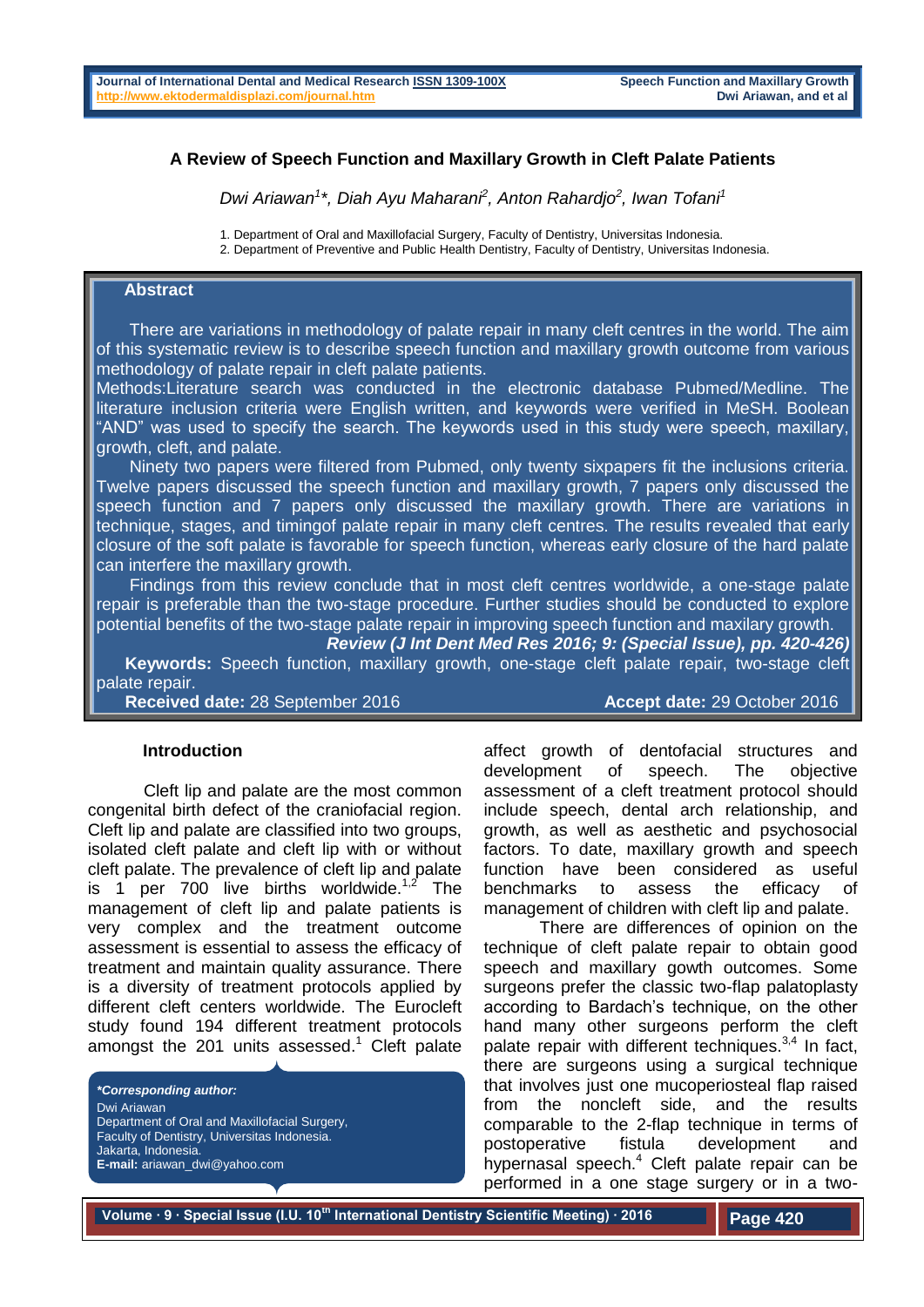stage surgery. Some surgeons still perform the old and classical one-stage cleft palate repair in infants. Advantages for the patient in one-stage cleft palate repair are only one period of hospitalisation, less scars in the palate region, no dissection in scarred tissue of the soft palate as seen in the second surgery when using the twostage cleft palate repair and hopefully a better speech development. Nevertheless, disadvantages such as a larger wound site, risk of increased blood loss, and risk of airway obstruction have to be considered.

Success in cleft palate treatment cannot only be judged by assessing functional parameters such as speech development after palate repair, but also by assessing the maxillary growth. The surgical goals of primary cleft palate repair include closure of the anatomic defect of the hard and soft palate and achieving normal speech based on a complete velopharyngeal closure mechanism. However, wide undermining of mucoperiosteal flaps during palate repair had the potential for impairing maxillary growth. This lacking of soft tissue will cause scarring and thus will also have a higher risk to develop a velopharyngeal insufficency beside maxillary growth disturbances. Cleft palate repair should ensure better morphology and functional outcomes when the patients are adults.<sup>5</sup>

It is generally conceded that early closure of cleft palate is associated with better speech function.<sup>6</sup> Early palate repair, however, may accompanied by a higher incidence of maxillary growth disturbance. It has been noted that earlier cleft palate repair benefits the speech function as the speech process in some children begins at 1 year of age. On the contrary, the late cleft palate repair theoretically allows for a proper maxillary growth because the transvere facial growth is not complete until 5 years of age.<sup>7</sup> Recently, there is no best protocol that widely accepted in this cleft treatment field.The aim of our research was to scope the studies on different protocol of the palate repair in cleft palate patients.

## **Materials and methods**

As our aim was to scope the studies on different methodology of palate repair in cleft palate patients. We are seeking to generate a question and related key terms. The question "How does different palate repair methods effect speech function and maxillary growth?". MeSH

was used to obtain the correct terms for keywords. Further, key search terms were identified and a Boolean search string developed. Our final keywords were "speech AND maxillary AND growth AND cleft AND palate" guided the search strategy. An initial search of Google Scholar was carried out to determine the relevance of the key terms, but google scholar was not used as the search engine in this study due to the lack of replicability from this search engine.<sup>8</sup> To determine an appropriate time frame for the review, the Google Scholar search located Maxillary growth cleft palate speech prior to 1955 so this date was chosen as appropriate for this study. Databases searched included Pub Med. Inclusion and exclusion criteria, consistent with our review purpose, were developed and are outlined in Table 1.

| Criterion                            | Inclusion                                                                     | Exclusion                                                                                                      |  |  |
|--------------------------------------|-------------------------------------------------------------------------------|----------------------------------------------------------------------------------------------------------------|--|--|
| Time<br>Period                       | From 1955- February 2016                                                      | Any study outside the<br>dates                                                                                 |  |  |
| Language                             | English                                                                       | Non-English                                                                                                    |  |  |
| Type of<br>article                   | Original article                                                              | Any publication that<br>was not original<br>research                                                           |  |  |
| Study<br>Focus                       | Speech function and<br>maxillary growth and in cleft<br>palate patients       | - Genetics in cleft<br>patients<br>- Dental anomalies in<br>cleft patients<br>- Height of the palatal<br>vault |  |  |
| Geographi<br>cal area of<br>interest | All international studies<br>including those with specific<br>cultural groups | Nil                                                                                                            |  |  |
| Subjects                             | Cleft palate with or without<br>celft lip patients                            | Cleft lip patients                                                                                             |  |  |

**Table 1.** Inclusion and Exclusion Criteria.

The full papers of the selected publications were obtained. Good or excellent treatment result in the studies refers to good speech function or good maxillary growth or both based on the author's conclusions. On the other hand, bad or poor treatment results also based on the author's conclusions.Table 2 describes the studies related to this review.

#### **Results**

Our literature search identified 92 publications, and we screened these publications according to our inclusion and exclusion criteria (Figure 1). Accordingly, only 26 publications fit the inclusion criteria, 7 publications discussed the speech function, 7 publications discussed the maxillary growth, and 12 publications discussed both speech function and maxillary growth after palate repair. All publications were published between 1968 and 2016.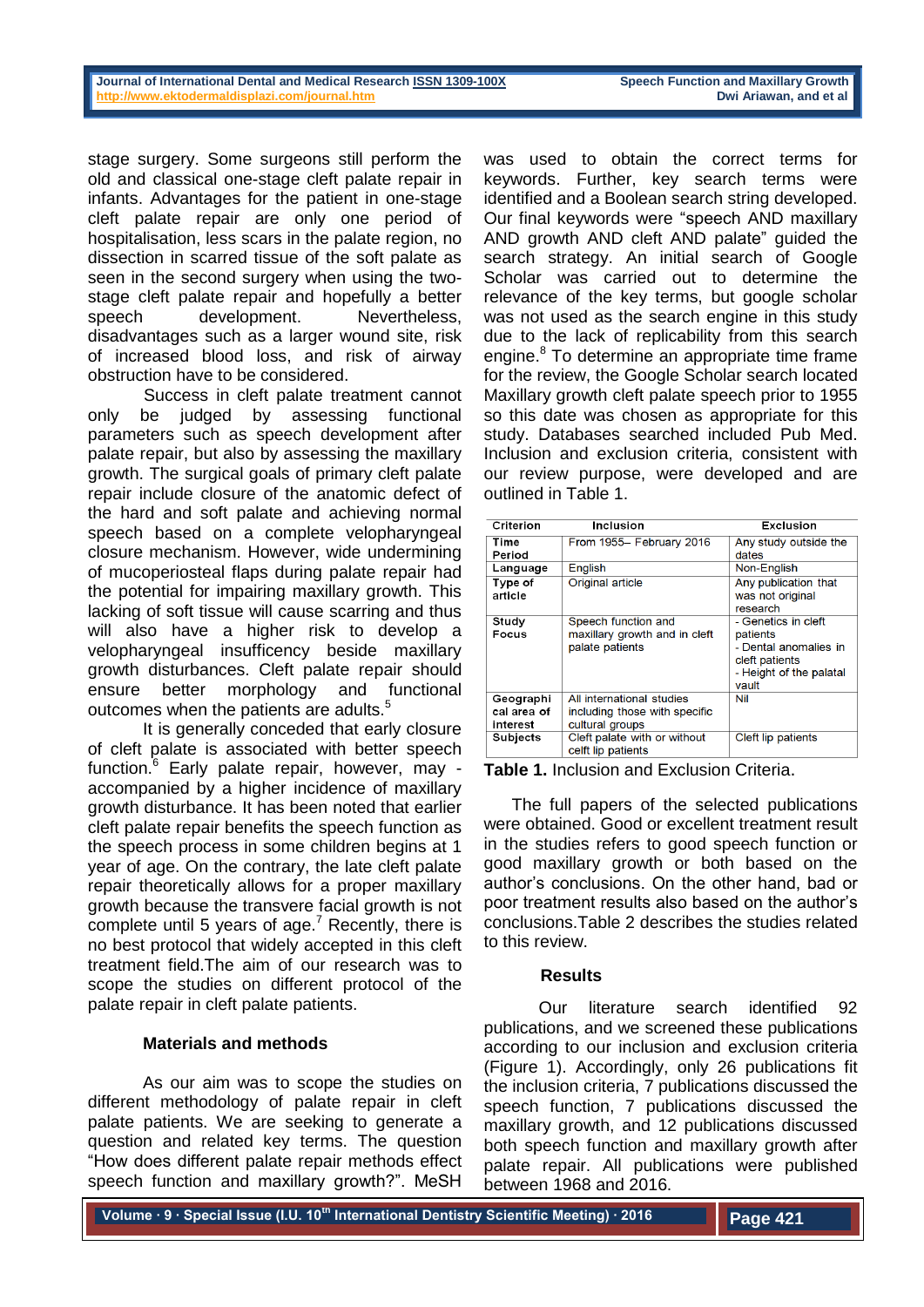

**Figure 1.** Flowchart of literature search and selection.

There are differences in cleft palate repair techniques, and also differences in timing of palate repair.Some authors reported good results both in speech function and also in maxillary growth. Dissaux et al. (2016) used Malek and Talmant technique to perform two-stage palate repair on 20 complete cleft lip and palate patients. The patients were evaluated at the mean age of 5 (range, 4-6), and the result was good speech development and less negative impact on maxillary growth.<sup>2</sup> Nadjmi et al. (2013) also conducted a two-stage palate repair using a modified Furlow technique. The mean age at the time of soft palate reconstruction was 10.2 months  $(SD = 1.2)$ , and 23.9 months  $(SD = 6.7)$ at the time of hard palate closure. The speech outcome was good, based on the Bzoch test, nasometry and hypernasality. The short term follow-up of the maxillary growth was excellent.  $26$ 

Pradel et al. (2009) compared the onestage and two-stage cleft palate repair of 24 patients with non-syndromic unilateral or bilateral cleft lip and palate or complete cleft palate. The patients were evaluated at an age of 4 years and 6 years. The speech outcome showed less altered resonance and less nasal emission at 4 years of age compared to the children who had two-stage cleft palate repair procedure. At 6 years, the patients who had two-stage procedure had improved their speech skills, but they did not

equal the results of patients who had one-stage procedure. In the study models at 6 years of patients who had two-stage procedure, the transverse dimension (anterior and posterior width of the dental arch) was smaller than in the models of patients who had one-stage procedure.<sup>5</sup>

## **Discussion**

The timing of palate repair related to speech function has been discussed extensively. The relationship between early cleft palate repair and speech function has been reported by several authors. The publication from Koberg and Koblin (1973) revealed that beyond the third year of life, the functional speech result continuously worsened without exception with advancing age at the time of operation.<sup>10</sup> Other publication from Ysunza *et al.* (1998) concluded that if cleft palate closure is performed as early as possible, and normal velopharyngeal function occurs before the abnormal phonologic patterns are formed, speech outcome would be improved.<sup>12</sup>

Maxillary growth in relation to timing and stagesof palate repair has also been a major topic in cleft palate surgery. There is still no consensus about the optimal timing and stages of palate repair. Koberg and Koblin (1973) concluded that the time for palate repair could best be chosen at the age 2-3 years without any major damage to maxillary development.<sup>10</sup> Dr.Pradel et al. (2009) published their study about one-stage palate repair and the result showed that one-stage repair of cleft palate at the age of 9-12 months seems to have more positive influence on early maxillary growth than the two-stage procedure.<sup>5</sup> On the contrary, the newest publication from Dissaux et al. (2016) revealed that the two-stage procedure, including a Sommerlad intravelar veloplasty seems to have less negative impact on maxillary growth.<sup>2</sup>

The two-stage cleft palate repair has been discussed intensively by many authors to minimize maxillary growth disturbances from early intervention to the hard palate. The basic concept over the timing of hard palate closure in the early two-stage procedure is to provide complete palatal closure before the development of integrated speech. Unfortunately, many publications have reported poor speech outcome after two-stage palate repair. Lohmander (1998) reported a different result in a study with 59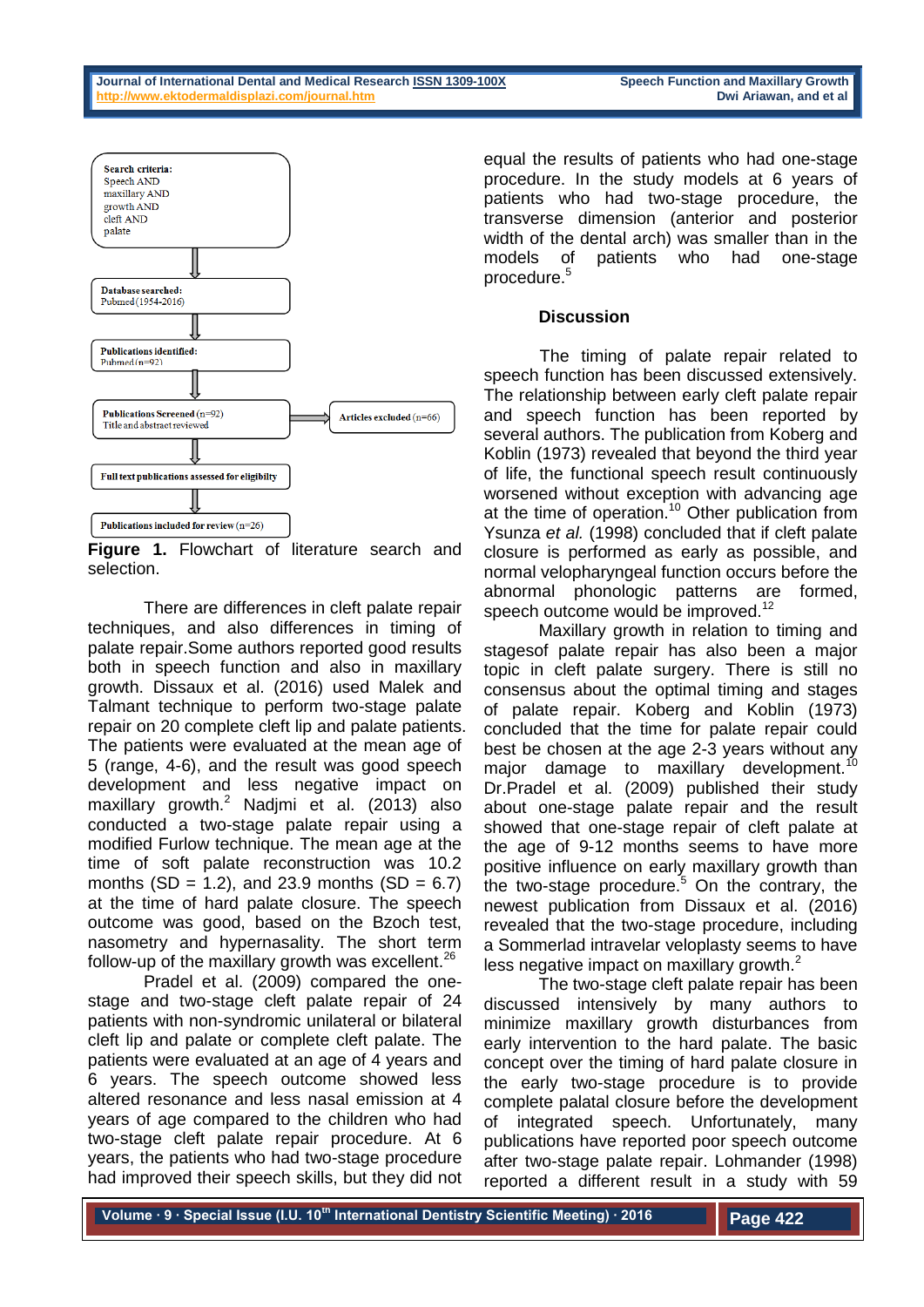#### **Journal of International Dental and Medical Research ISSN 1309-100X Speech Function and Maxillary Growth http://www.ektodermaldisplazi.com/journal.htm and the community of all and the community of all and et all and et all and et all and et all and et all and et all and et all and et all and et all and et all and et all and**

patients treated by the Goteborg regimen for treatment of children with clft lip and palate. This regimen included early soft palate repair at 6-8 months of age and delayed closure of the hard palate at about 8 years of age. The results showed a low prevalence of hypernasality after hard palate closure and pharyngeal flap surgery in only five children (8%), indicating a primary velopharyngeal insufficiency in less than 10% of the children. Only three children with bilateral clefts had glottal articulation when at pre-school age. These results were interpreted as an indication of velopharyngeal competence (VPC) in most of the children.<sup>11</sup>

Yamanishi et al. (2011) also reported good results from two-stage procedure. Seventytwo nonsyndromic patients with complete unilateral cleft lip and palate were enrolled in the study. They were divided into 2 groups: 30 patients, who were treated with early 2-stage palate repair,in which soft palate closure was performed using a modified Furlow's procedure at 12 months of age and hard palate closure was performed at 18 months of age, and 42 patients, who underwent one-stage Wardill-Kilner pushback palate repair at 12 months of age. The results show that the early two-stage protocol is advantageous with regard to maxillary growth compared with one-stage push-back palate repair without compromising speech development as evaluated for all patients at 4 years of age.<sup>22</sup>

## **Conclusions**

Cleft palate is marked by controversies and multiple protocols concerning its treatment. So far, there are no protocol which considered the best protocol in cleft palate treatment. In most cleft centers worldwide, a one-stage procedure is still used for cleft palate repair.Nevertheless, there are tendency in some center to perform a two-stage procedure with early soft palate repair and delayed hard palate closure.Further studies should be conducted to explore potential benefits of the two-stage palate repair in improving speech function and maxilary growth.

## **Acknowledgements**

The publication of this manuscript is supported by the Directorat of Research and Community Engagement of the Universitas Indonesia.

## **Declaration of Interest**

The authors report no conflict of interest and the article is not funded or supported by any research grant.

#### **References**

- Shaw WC, Semb G, Nelson P, et al. The Eurocleft project 1996-2000: overview. J Craniomaxillofac Surg. 1996-2000: overview. J Craniomaxillofac Surg. 2001;29(3):131-140.
- 2. Dissaux C, Grollemund B, Bodin F, et al. Evaluation of 5-yearold children with complete cleft lip and palate: Multicenter study. Part 2: Functional results. J Cranio-Maxillofacial Surg. 2015;44:94-103.
- 3. Bardach J. Two-Flap palatoplasty: Bardach's technique. Oper Tech Plast Reconstr Surg. 1995;2(4):211-214.
- 4. Rossell-Perry P, Cotrinal-Rabanal O, Caceres-Nano E. Oneflap Palatoplasty: A Cohort Study to Evaluate a Technique for Unilateral Cleft Palate Repair. Plast Reconstr Surg - Glob Open. 2015;3(4):e373.
- 5. Pradel W, Senf D, Mai R, Ludicke G, Eckelt U, Lauer G. Onestage palate repair improves speech outcome and early maxillary growth in patients with cleft lip and palate. J Physiol Pharmacol. 2009;60 Suppl 8:37-41.
- 6. Cosman B, Falk a S. Delayed hard palate repair and speech deficiencies: a cautionary report. Cleft Palate J. 1980;17(1):27- 33.
- 7. Annigeri VM, Mahajan JK, Nagarkar A, Singh SP. Outcome analysis of palatoplasty in various types of cleft palate. J Indian Assoc Pediatr Surg. 2012;17(4):157-161.
- 8. Giustini D, Boulos MN. Google Scholar is not enough to be used alone for systematic reviews. Online J Public Heal Inf. 2013;5(2):214.
- 9. Bernstein L. The Effect of Timing of Cleft Palate Operations on Subsequent Growth of the Maxilla. The Laryngoscope. 1968;78(9):1510-65.
- 10. Koberg W, Koblin I. Speech development and maxillary growth in relation to technique and timing of palatoplasty. J Maxillofac Surg. 1973;1(C):44-50.
- 11. Lohmander-Agerskov A. Speech Outcome after Cleft Palate Surgery with the G teborg Regimen Including Delayed Hard Palate Closure. Scand J Plast Reconstr Surg Hand Surg. 1998;32(1):63-80.
- 12. Ysunza A, Pamplona C, Mendoza M, et al. Speech Outcome and Maxillary Growth in Patients with Unilateral Complete Cleft Lip/Palate Operated on at 6 versus 12 Months of Age Plast Reconstr Surg. 1998;102(3):675-679.
- 13. Oyama T, Sunakawa H, Arakaki K, et al. Articulation disorders associated with maxillary growth after attainment of normal articulation after primary palatoplasty for cleft palate. Ann Plast Surg. 2002;48(2):138-147.
- 14. Pigott RW, Albery EH, Hathorn IS, et al. A Comparison of Three Methods of Repairing the Hard Palate. Cleft Palate-Craniofacial J., 2002;39(4), 383-391.
- 15. LaRossa D, Jackson OH, Kirschner RE, et al. The Children's Hospital of Philadelphia modification of the Furlow doubleopposing z-palatoplasty: Long-term speech and growth results. Clin Plast Surg. 2004;31(2):243-249.
- 16. Schliephake H, Donnerstag F, Berten JL, Lönquist N. Palate morphology after unilateral and bilateral cleft lip and palate closure. Int J Oral Maxillofac Surg. 2006;35(1):25-30.
- 17. David DJ, Anderson PJ, Schnitt DE, Nugent MAC, Sells R. From Birth to Maturity: A Group of Patients Who Have Completed Their Protocol Management. Part II. Isolated Cleft Palate. Plast Reconstr Surg. 2006;117(2):515-526.
- 18. Richard B, Russell J, McMahon S, et al. Results of randomized controlled trial of soft palate first versus hard palate first repair in unilateral complete cleft lip and palate. 2006;(May).Cleft Palate-Craniofacial J., 2006;43(3):329-338.

**Volume ∙ 9 ∙ Special Issue (I.U. 10th International Dentistry Scientific Meeting) ∙ 2016**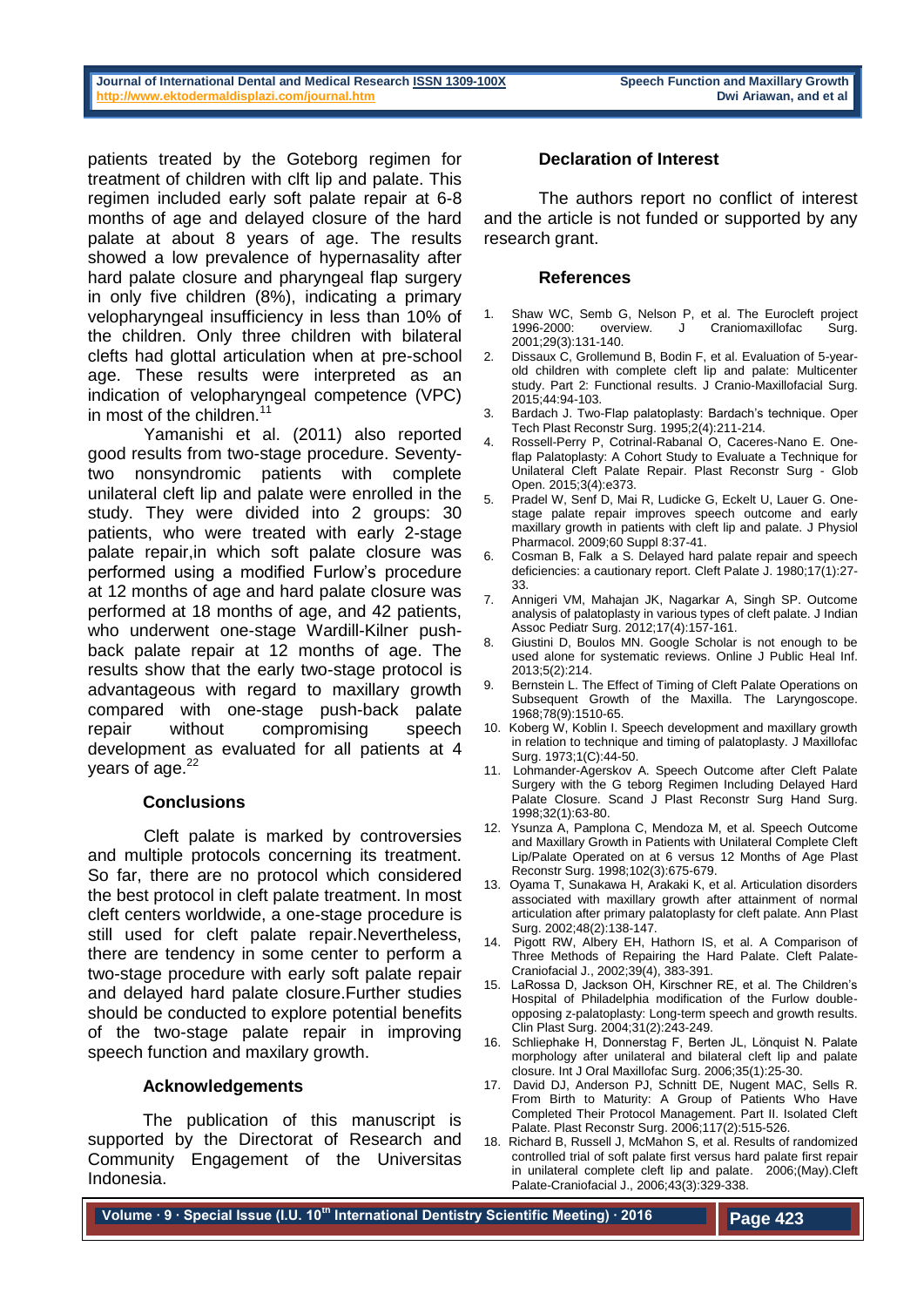#### **Journal of International Dental and Medical Research ISSN 1309-100X Speech Function and Maxillary Growth http://www.ektodermaldisplazi.com/journal.htm and the community of all and the community of all and et all and the community of all and the community of all and et all and et all and et all and et all and et all and et al**

- 19. Holland S, Gabbay JS, Heller JB, et al. Delayed closure of the hard palate leads to speech problems and deleterious maxillary growth. Plast Reconstr Surg. 2007;119(4):1302-1310.
- 20. Koh KS, Kang BS, Seo DW. Speech evaluation after repair of unilateral complete cleft palate using modified 2-flap palatoplasty. J Craniofac Surg. 2009;20(1):111-114.
- 21. Ysunza A, Pamplona MC, Quiroz J, et al. Maxillary growth in patients with complete cleft lip and palate, operated on around 4-6 months of age. Int J Pediatr Otorhinolaryngol. 2010;74(5):482-485.
- 22. Yamanishi T, Nishio J, Sako M, et al. Early Two-Stage Double Opposing Z-Plasty or One-Stage Push-Back Palatoplasty? Ann Plast Surg. 2011;66(2):148-153.
- 23. Steinbacher DM, McGrath JL, Low DW. Is nasal mucoperiosteal closure necessary in cleft palate repair? Plast Reconstr Surg. 2011;127(2):768-773.
- 24. Friede H, Lilja J, Lohmander A. Long-term, longitudinal followup of individuals with UCLP after the Gothenburg primary early veloplasty and delayed hard palate closure protocol: Maxillofacial growth outcome. Cleft Palate-Craniofacial J. 2012;49(6):649-656.
- 25. Gundlach KKH, Bardach J, Filippow D, Stahl-De Castrillon F, Lenz JH. Two-stage palatoplasty, is it still a valuable treatment protocol for patients with a cleft of lip, alveolus, and palate? J Cranio-Maxillofacial Surg. 2013;41(1):62-70.
- 26. Nadjmi N, Van Erum R, De Bodt M, Bronkhorst EM. Two-stage palatoplasty using a modified Furlow procedure. Int J Oral Maxillofac Surg. 2013;42(5):551-558.
- 27. Torikai K, Kijima T, Hirakawa T, et al. Primary palatoplasty for unilateral cleft lip and palate using mucosal grafts and flaps. Cleft Palate-Craniofacial J. 2015;52(5):532-542.
- 28. Baek R-M, Koo Y-T, Kim B. Limited Incision With Thorough Elevation Palatoplasty. Ann Plast Surg. 2015;74(2):187-190.
- 29. Randag AC, Dreise MM, Ruettermann M. Surgical impact and speech outcome at 2.5 years after one- or two-stage cleft<br>palate closure. Int J Pediatr Otorhinolaryngol. palate closure. Int J Pediatr Otorhinolaryngol. 2014;78(11):1903-1907.

| No             | <b>Authors</b>                               | Year | Title                                                                                                                                                                              | Aim                                                                                                                                                                                                          | <b>Observations</b>                                                                                                                                | N                                                                                              | <b>Type of</b><br><b>Study</b> | <b>Setting</b>                                                    | <b>Outcome and Conclusion</b>                                                                                                                                                                                                                                                                                                                                                      |
|----------------|----------------------------------------------|------|------------------------------------------------------------------------------------------------------------------------------------------------------------------------------------|--------------------------------------------------------------------------------------------------------------------------------------------------------------------------------------------------------------|----------------------------------------------------------------------------------------------------------------------------------------------------|------------------------------------------------------------------------------------------------|--------------------------------|-------------------------------------------------------------------|------------------------------------------------------------------------------------------------------------------------------------------------------------------------------------------------------------------------------------------------------------------------------------------------------------------------------------------------------------------------------------|
| $\overline{1}$ | <b>Bernstein</b><br>L. <sup>9</sup>          | 1968 | The effect of<br>Timing<br>of cleft palate o<br>perations on<br>subsequent gr<br>owth of<br>the maxilla                                                                            | To evaluate the possible<br>effects of surgical repair<br>of cleft palate on the<br>subsequent growth of the<br>maxilla                                                                                      | Group of patients who<br>had cleft palate repair,<br>and a group of patients<br>who had not any palate<br>surgery                                  | 325 patients<br>with repaired<br>cleft palate,<br>49 patients<br>without<br>palatal<br>surgery | Prospective                    | Cleft<br>patients in a<br>university<br>hospital,<br><b>USA</b>   | - Growth and development of the maxilla, are<br>altered if the palate repair is performed before all of<br>the deciduous molars are in proper occlusion<br>(before the age of 24-30 months)<br>- The optimal time for cleft palate repair is between<br>30 and 36 months of age                                                                                                    |
| 2.             | Koberg W.<br>Koblin I. <sup>10</sup>         | 1973 | Speech<br><b>Development</b><br>&Maxillary<br>Growth in<br><b>Relation to</b><br>Technique &<br><b>Timing of</b><br>Palatoplasty                                                   | To evaluate the<br>dependability of speech<br>development & maxillary<br>growth on the technique<br>& timing of palatoplasty                                                                                 | Groups of<br>Langenbeck'stechnique<br>, Axhausen,<br>Veau'stechnique,<br>Wassmund'stechnique,<br>Pichler'stechnique,<br>8<br>Schweckendiek'stechni | 1033 patients                                                                                  | Retrospecti<br>ve study        | Cleft<br>patients in a<br>university<br>hospital                  | - Patients operated between the ages of 2-3 had<br>the optimal speech functional result<br>- The time for palatoplastycould best be chosen at<br>the age of 2-3 yearswithout any major damage to<br>maxillary development                                                                                                                                                          |
| 3              | Cosman<br><b>B.</b> Falk<br>AS. <sup>6</sup> | 1980 | Delayed hard<br>palate repair &<br>speech deficie<br>ncies: a<br>cautionary<br>report                                                                                              | To review the outcome of<br>complete cleft palate<br>treatment with early<br>repair of the soft palate<br>(before 1 year of age) &<br>delayed repair of the<br>hard palate (after 5 or 6<br>years of age)    | que<br>Patients with complete<br>cleft palate                                                                                                      | 32 patients                                                                                    | Longitudinal<br>study          | Cleft<br>patients in a<br>university<br>hospital.<br><b>USA</b>   | A majority of patients failed to achieve acceptable<br>spontaneous speech by age five                                                                                                                                                                                                                                                                                              |
| 4              | Lohmande<br>r-Agerskov<br>A <sup>11</sup>    | 1998 | Speech<br>Outcome after<br><b>Cleft Palate</b><br>Surgery with<br>the Goteborg<br>Regimen<br>Including<br><b>Delaved Hard</b><br><b>Palate Closure</b>                             | To describe the regimen<br>for treatment<br>of children with cleft lip<br>and palate<br>includes delayed closure<br><sub>of</sub><br>the hard palate                                                         | Group of unilateral cleft<br>lipp and palate and a<br>group of bilateral cleft<br>lip and palate                                                   | 59 patients                                                                                    | Longitudinal                   | Cleft<br>patients in a<br>university<br>hospital,<br>Sweden       | -A low prevalence of<br>hypernasality and nasal escape after hard palate<br>closure and only 8 % patients with a pharyngeal<br>flap.<br>-Maxillary<br>length has improved significantly                                                                                                                                                                                            |
| 5              | Ysunza, A.<br>et al <sup>12</sup>            | 1998 | Speech<br>Outcome &<br><b>Maxillary</b><br>Growth in<br><b>Patients with</b><br>Unilateral<br><b>Complete Cleft</b><br>Lip/Palate<br>Operated at 6<br>versus 12<br>Months of Age   | To evaluate speech<br>outcome and maxillary<br>growth in unilateral cleft<br>palate patients                                                                                                                 | One group of cleft<br>palate patients were<br>operated on at 12<br>months of age, and 35<br>patients were operated<br>on at 6 months of age.       | 76 patients                                                                                    | Prospective<br>study           | Cleft<br>patients in<br>hospital in<br><b>Mexico</b>              | -Cleft palate repair performed at 6 months of age<br>significantly enhances speech outcome and<br>prevents compensatory articulation disorder<br>-The maxillary growth outcome was not significantly<br>different in both groups of patients                                                                                                                                       |
| 6.             | Ovama T.<br>et al <sup>13</sup>              | 2002 | Articulation<br>disorders<br>associated<br>with maxillar<br>growth after<br>attainment of<br>normal<br>articulation<br>after primary<br>palatoplasty<br>for cleft palate           | To determine the<br>possibleeffed on<br>articulation of growth<br>changes in dental arch<br>dimensions.<br>acomparison was made<br>of deciduous dentition<br>&mixed dentition<br>oral cavity<br>measurements | 11 patients who<br>exhibitedpalatalized<br>articulation (PA group)<br>and 11 patientswho<br>retained normal<br>articulation (NAgroup)              | 22 patients                                                                                    | Retrospecti<br>ve              | Cleft palate<br>patients in a<br>university<br>hospital.<br>Japan | -There was anincreased occurrence of palatalized<br>articulationamong patients who had previously<br>attained normalarticulation after primary<br>palatoplasty<br>- Early management of dental arch dimensions and<br>periodic management<br>of the articulations are important                                                                                                    |
| 7.             | Pigott RW,<br>et al 14                       | 2002 | A Comparison<br>of Three<br><b>Methods of</b>                                                                                                                                      | To compare growth,<br>speech, and nasal<br>symmetry outcomes of                                                                                                                                              | Group I (hard palate)<br>repair by Cuthbert Veau<br>or CV), Group II (von                                                                          | 66 patients                                                                                    | <b>Cross</b><br>sectional      | Cleft lip &<br>palate<br>patients in a                            | Reduced periosteal undermining & residual<br>exposed palatal shelf from CV to vL to ML<br>improved incisor relationships & articulation                                                                                                                                                                                                                                            |
|                |                                              |      | Repairing the<br><b>Hard Palate</b>                                                                                                                                                | three methods of hard<br>palate repair                                                                                                                                                                       | Langenbeck or yL), &<br>Group III (Medial<br>Langenbeck or ML)                                                                                     |                                                                                                |                                | Hospital in<br>UK                                                 |                                                                                                                                                                                                                                                                                                                                                                                    |
| 8.             | LaRossa<br>D, et al <sup>15</sup>            | 2004 | The Children's<br><b>Hospital of</b><br>Philadelphia<br>modification of<br>the <i>Furlow</i><br>double<br>opposing z-<br>palatoplasty:<br>long-term<br>speech & grow<br>th results | To evaluate the long<br>term speech and growth<br>results of cleft palate<br>patients                                                                                                                        | Patients who<br>underwent modification<br>of the Furlow double-<br>opposing z-palatoplasty                                                         | 261 patients                                                                                   | Longitudinal                   | Cleft<br>patients in a<br>children's<br>hospital in<br><b>USA</b> | - Majority of patients (over 90%) had minimal or<br>absent hypernasality, almost86% had inconsistent<br>or no nasal emission, & 95% had no articulation<br>errors related to velar function.<br>-The patients with a Pittsburgh score indicatingan<br>incompetent velopharyngeal mechanism<br>comprisedonly about 6% of the group<br>-94% had a socially functional speech quality |

## **Volume ∙ 9 ∙ Special Issue (I.U. 10th International Dentistry Scientific Meeting) ∙ 2016**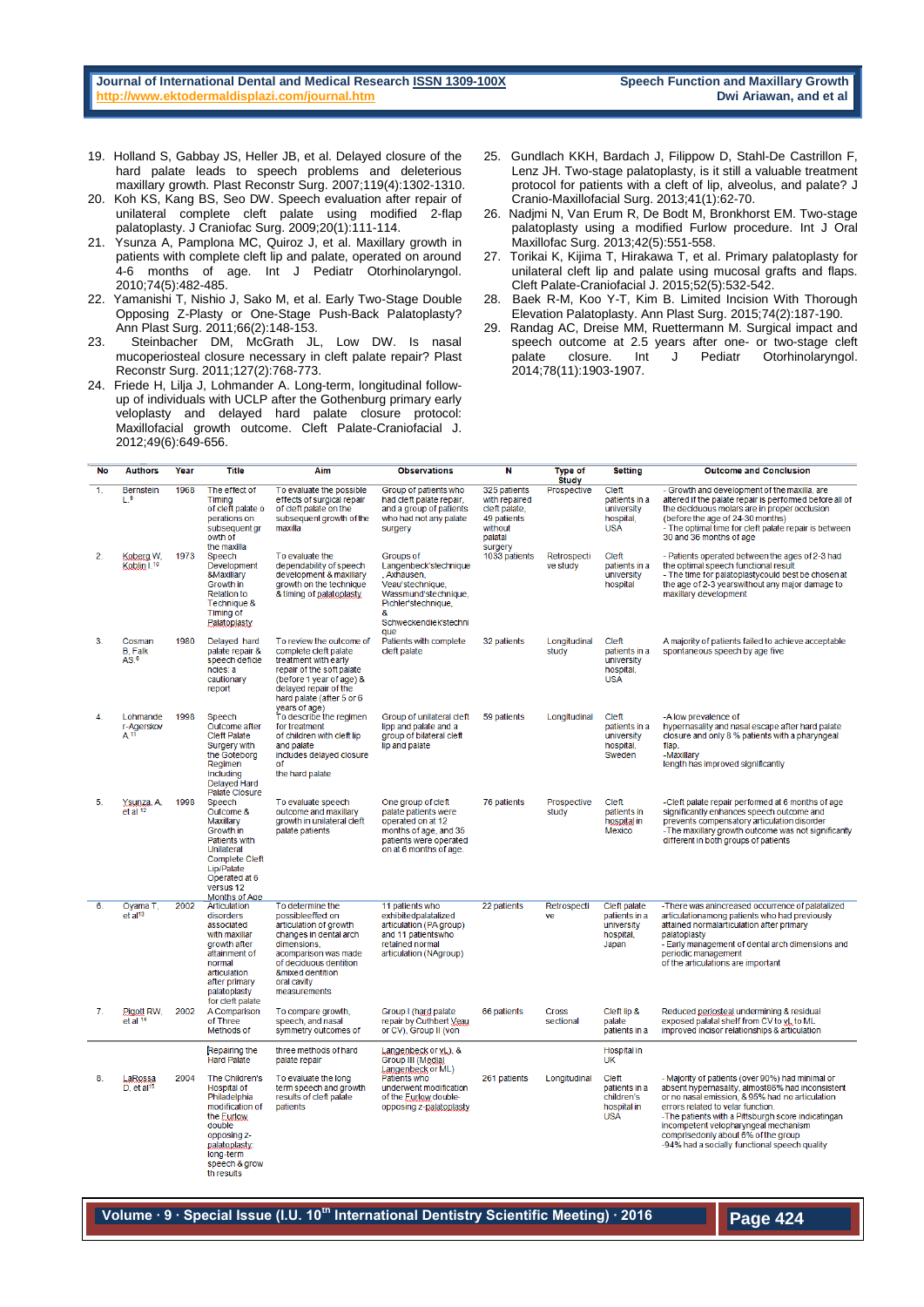#### **Journal of International Dental and Medical Research ISSN 1309-100X Speech Function and Maxillary Growth <br><u>http://www.ektodermaldisplazi.com/journal.htm</u><br>Dwi Ariawan, and et al** http://www.ektodermaldisplazi.com/journal.htm

| 9.  | Schliepha<br>ke H.<br>Donnersta<br>gF,<br>Berten JL,<br>Lönguist<br>$N^{16}$                                                             | 2006 | Palate<br>morphology<br>after unilateral<br>and bilateral<br>cleft lip and<br>palate closure                                                                                                      | To compare the<br>morphology of the hard<br>palate of patients with uni<br>& bilateral cleft lip and<br>palate after<br>palatoplastyusing vomer<br>& palatal pedicled flaps<br>with the palatal<br>morphology of<br>noncleftindividuals  | 40 patients<br>with cleft lip & palate<br>(30 unilateral, 10<br>bilateral) and 40 non-<br>cleft patients withclass I<br>occlusion, who served<br>as controls                                                                                         | 80 patients                                                    | Retrospecti<br>ve study            | Cleft<br>patients in a<br>university<br>hospital                                                    | -Maxillary archwidth did not differ significantly<br>between uni & bilateral cleft patients & was not<br>significantly different from controls at the age of 10<br>- Deviation from symmetry was present in both<br>types of cleft and significant inunilateral clefts when<br>compared to bilateral clefts & non-cleft patients<br>-PalatalMorphologydidnot differ significantly<br>between uni & bilateral clefts until theage of 15, but<br>was significantly different from control patients in<br>the molar area at the age of 10<br>-Palatoplasty significantly alters hard palate<br>morphology particularly in the posterior area                                                                                                                                                                                                              |
|-----|------------------------------------------------------------------------------------------------------------------------------------------|------|---------------------------------------------------------------------------------------------------------------------------------------------------------------------------------------------------|------------------------------------------------------------------------------------------------------------------------------------------------------------------------------------------------------------------------------------------|------------------------------------------------------------------------------------------------------------------------------------------------------------------------------------------------------------------------------------------------------|----------------------------------------------------------------|------------------------------------|-----------------------------------------------------------------------------------------------------|--------------------------------------------------------------------------------------------------------------------------------------------------------------------------------------------------------------------------------------------------------------------------------------------------------------------------------------------------------------------------------------------------------------------------------------------------------------------------------------------------------------------------------------------------------------------------------------------------------------------------------------------------------------------------------------------------------------------------------------------------------------------------------------------------------------------------------------------------------|
| 10. | David DJ,<br>Anderson<br>PJ, Schnitt<br>DE,<br><b>Nugent</b><br>MAC,<br>Sells R.17                                                       | 2006 | From birth to<br>maturity: a<br>group of<br>patients who<br>have<br>completed<br>their protocol<br>management:<br>Part II Isolated<br>cleft palate                                                | To present the results of<br>patients with isolated<br>cleft palate who<br>completed protocol<br>management                                                                                                                              | Isolated cleft plate<br>patients who had<br>completed protocol<br>management                                                                                                                                                                         | 32 patients                                                    | Retrospecti<br>ve                  | Cleft<br>patients in a<br>hospital,<br>Australia                                                    | -Cephalometric analysis at skeletal maturity<br>revealed a range of facial growth, & maxillary<br>advancement surgery was deemed necessary in<br>just 2 cases<br>-The speech function of 18 from 32 patients were<br>assessed as being within normallimits<br>-Facial growth does not appear to be adversely<br>affected by use of the pushback technique to<br>reconstruct the palate                                                                                                                                                                                                                                                                                                                                                                                                                                                                 |
| 11. | Richard B,<br>Russell J.<br>McMahon<br>S. Pigott<br>$R^{18}$                                                                             | 2006 | <b>Results of</b><br>randomized<br>controlled trial<br>of soft palate<br>first versus<br>hard palate<br>first repair in<br>unilateral<br>complete cleft                                           | To compare the<br>outcomes for primary<br>repair of unilateral cleft<br>lip and palate, operating<br>on the soft palate first<br>versus the hard palate<br>first                                                                         | Group 1 (soft palate<br>repair, with hard palate<br>and lip repair 3 months<br>later)& Group 2 (lip and<br>hard palate repair,<br>followed by the soft<br>palate repair 3 months<br>later                                                            | 47 patients                                                    | Randomize<br>d controlled<br>trial | Cleft<br>patients in<br>Regional<br>Cleft<br>Service of<br><b>West Nepal</b>                        | No demonstrable difference in facial growth<br>between operating on the soft palate first or the<br>hard palate first at 4 to 7 years after completion of<br>the primary palate repair                                                                                                                                                                                                                                                                                                                                                                                                                                                                                                                                                                                                                                                                 |
| 12. | Holland S.<br>Gabbay<br>JS,<br>Heller JB.<br>O'Hara C.<br>Hurwitz D.<br>Ford MD,<br>Sauder<br>AS,<br><b>Bradley</b><br>JP <sub>.19</sub> | 2007 | lip & palate<br>Delayed<br>Closure of the<br><b>Hard Palate</b><br>Leads to<br>Speech<br><b>Problems</b> and<br><b>Deleterious</b><br><b>Maxillary</b><br>Growth                                  | To compare single-stage<br>versus delayed hard<br>palate closure for speech<br>outcome and maxillary<br>growth                                                                                                                           | Group 1 (delayed hard<br>palate repair), Group 2<br>(single-stage repair)                                                                                                                                                                            | 82 patients                                                    | Retrospecti<br>ve                  | Cleft<br>patients in<br>aUniversity<br><b>Cleft Palate</b><br>Craniofacial<br>Center,<br><b>USA</b> | -Single-stage repair had betterspeech outcomes<br>compared with delayed hard palate repair<br>-Single-stage repair showed less maxillary growth<br>disturbance<br>-The delayed cleft palate repair led to worse<br>speech outcomes<br>-The delayed cleft palate repair led to<br>deleteriousmaxillary growth                                                                                                                                                                                                                                                                                                                                                                                                                                                                                                                                           |
| 13. | Koh KS,<br>Kang BS,                                                                                                                      | 2009 | Speech<br>evaluation                                                                                                                                                                              | To compare speech<br>after classic and modified                                                                                                                                                                                          | A group of classic 2-<br>flap palatoplasty and a                                                                                                                                                                                                     | 31 patients                                                    | Retrospecti<br>ve                  | Cleft<br>patients in a                                                                              | There was no difference between the classic<br>&modified 2-flap palatoplasty in terms of                                                                                                                                                                                                                                                                                                                                                                                                                                                                                                                                                                                                                                                                                                                                                               |
|     | Seo DW. <sup>20</sup>                                                                                                                    |      | after repair<br>ofunilateral<br>complete cleft<br>palate using<br>modified 2-flap<br><u>palatoplasty</u>                                                                                          | 2-flap palatoplasty for<br>unilateral complete cleft<br>palate                                                                                                                                                                           | group of modified 2-flap<br>palatoplasty                                                                                                                                                                                                             |                                                                |                                    | university<br>hospital,<br>Korea                                                                    | postoperative palatal fistularate, speech, and<br>secondary surgery rate                                                                                                                                                                                                                                                                                                                                                                                                                                                                                                                                                                                                                                                                                                                                                                               |
| 14. | Pradel<br>W, Senf<br>D, Mai<br>R, Ludicke<br>G, Eckelt<br>U, Lauer<br>G <sub>5</sub>                                                     | 2009 | One-stage<br>palate repair<br><i>improves</i><br>speech outcom<br>e and early<br>maxillary growt<br>h in patients<br>with cleft lip<br>and palate                                                 | To compare the speech<br>outcomeand early<br>maxillary growth of<br>children with cleft lip and<br>palatedeformity after a<br>one-stage or after a two-<br>stage palate repair                                                           | Group A (two stage<br>procedure), Group B<br>(one stage procedure)                                                                                                                                                                                   | 12 patients in<br>Group A, 12<br>patients in<br><b>Group B</b> | Longitudinal                       | Cleft<br>patients in a<br>university<br>hospital,<br>Germany                                        | -The children of group B showed less<br>alteredresonance and less nasal emission at 4<br>years of age compared to the children of group A<br>-At 6 years, the children of group A had improved<br>their speech skills, but they didn't equal the results<br>of group B<br>-In the study models of group A at age6 years, the<br>transverse dimension (anterior and posterior width<br>of the dental arch) was smaller than in the models<br>0f<br>group B<br>-The one-stage repair of cleft palate at the age of 9-<br>12 months seems to have a more positive influence<br>on speechdevelopment and early maxillary growth                                                                                                                                                                                                                            |
| 15  | Ysunza A,<br>Pamplona<br>MC.<br>Quiroz J.<br>Yudovich<br>M, Molina<br>F,Gonzale<br>zS.<br>Chavelas<br>K <sup>21</sup>                    | 2010 | Maxillary<br>arowth in<br>patients with<br>complete cleft<br>lip and palate,<br>operated<br>on around 4-6<br>months of age                                                                        | To study maxillary<br>growth in a group of cleft<br>palate patientsoperated<br>on around 4-6 months of<br>age, & receiving further<br>orthodontic treatment                                                                              | A group of cleft palate<br>patientsoperated on<br>around 4-6 months of<br>age, & receiving further<br>orthodontic treatment,<br>& a group of subjects<br>without cleft lip and<br>palate, matched by<br>gender & who were<br>within the age range of | 20 patients                                                    | Longitudinal                       | Cleft<br>patients in a<br>hospital in<br><b>Mexico</b>                                              | than the two-stage procedure<br>-A non-significant differencewas found in all<br>measurements between the two groups<br>-Early cleft palate repair enhances phonological<br>development<br>-Although maxillary growth is affected in cleft palate<br>patients, appropriate orthodontic treatment can<br>achieve normal maxillary growth as measured<br>during adolescence                                                                                                                                                                                                                                                                                                                                                                                                                                                                              |
| 16. | Yamanishi<br>T, Nishio<br>J, Sako M,<br>Kohara H.<br>Hirano Y.<br>Yamanishi<br>Y, Adachi<br>T, Miya S,<br>Mukai T.22                     | 2011 | Early two-<br>stage double<br>opposing Z-<br>plasty or one-<br>stage push-<br>back<br>palatoplasty?:<br>comparisons<br>inmaxillary dev<br>elopment and<br>speech outcom<br>e at 4 years of<br>age | To address whether the<br>resulting maxillofacial<br>growth and speech<br>development obtained by<br>an early 2-stage<br>palatoplasty protocol are<br>better than those<br>obtained by conventional<br>1-stage push-back<br>palatoplasty | the cleft palate group<br>A group of early 2-<br>stage palatoplasty<br>patients, and a group of<br>1-stage palatoplasty<br>patients                                                                                                                  | 72 patients                                                    | Retrospecti<br>ve                  | Cleft<br>patients in a<br>university<br>hospital,<br>Japan                                          | -In cephalometricanalysis for maxillofacial growth,<br>the early 2-stage group showed a larger maxillary<br>length than the 1-stage push-back palatoplasty<br>group<br>-The ANS in the early 2-stage group was<br>positioned more anteriorly than that in the 1-stage<br>push-back palatoplasty group<br>-The anterior facial height was significantly greater<br>in the early 2-stage group than in the 1-stage push-<br>back palatoplasty group<br>-No statistically significant differences were<br>observed in the incidence of either velopharyngeal<br>incompetence or articulation errorsbetween the 2<br>groups at 4 years of age<br>-The early 2-stage protocol is advantageous with<br>regard to maxillary growth comparedwith 1-stage<br>push-back palatoplasty without compromising<br>speech development as evaluated for all children at |
| 17. | Steinbach<br>er DM,<br><b>McGrath</b><br>JL, Low<br>DW. <sup>23</sup>                                                                    | 2011 | <b>Is Nasal</b><br>Mucoperiosteal<br>Closure<br>Necessary in<br><b>Cleft Palate</b><br>Repair?                                                                                                    | To compare the outcome<br>of palate repairs with and<br>without nasal<br>mucoperiosteal closure                                                                                                                                          | Group 1: two-layer<br>repair (oral<br>&nasal/vomerine<br>mucoperiosteal flaps),<br>& group 2: underwent<br>one-layer closure (oral<br>mucoperiosteal flaps)<br>only. Both groups<br>underwent double-                                                | 80 patients                                                    | Retrospecti<br>ve                  | Cleft<br>patients in a<br>children's<br>hospital,<br><b>USA</b>                                     | 4 years of age<br>-The goals of cleft palate repair can be efficiently<br>achieved using a one-sided oral mucoperiosteal<br>repair only<br>-Omitting the nasal-side and vomer repair does not<br>increase fistula formation or prove detrimental to<br>velopharyngeal function, and may facilitate<br>maxillary growth                                                                                                                                                                                                                                                                                                                                                                                                                                                                                                                                 |

**Volume ∙ 9 ∙ Special Issue (I.U. 10th International Dentistry Scientific Meeting) ∙ 2016**

**Page 425**